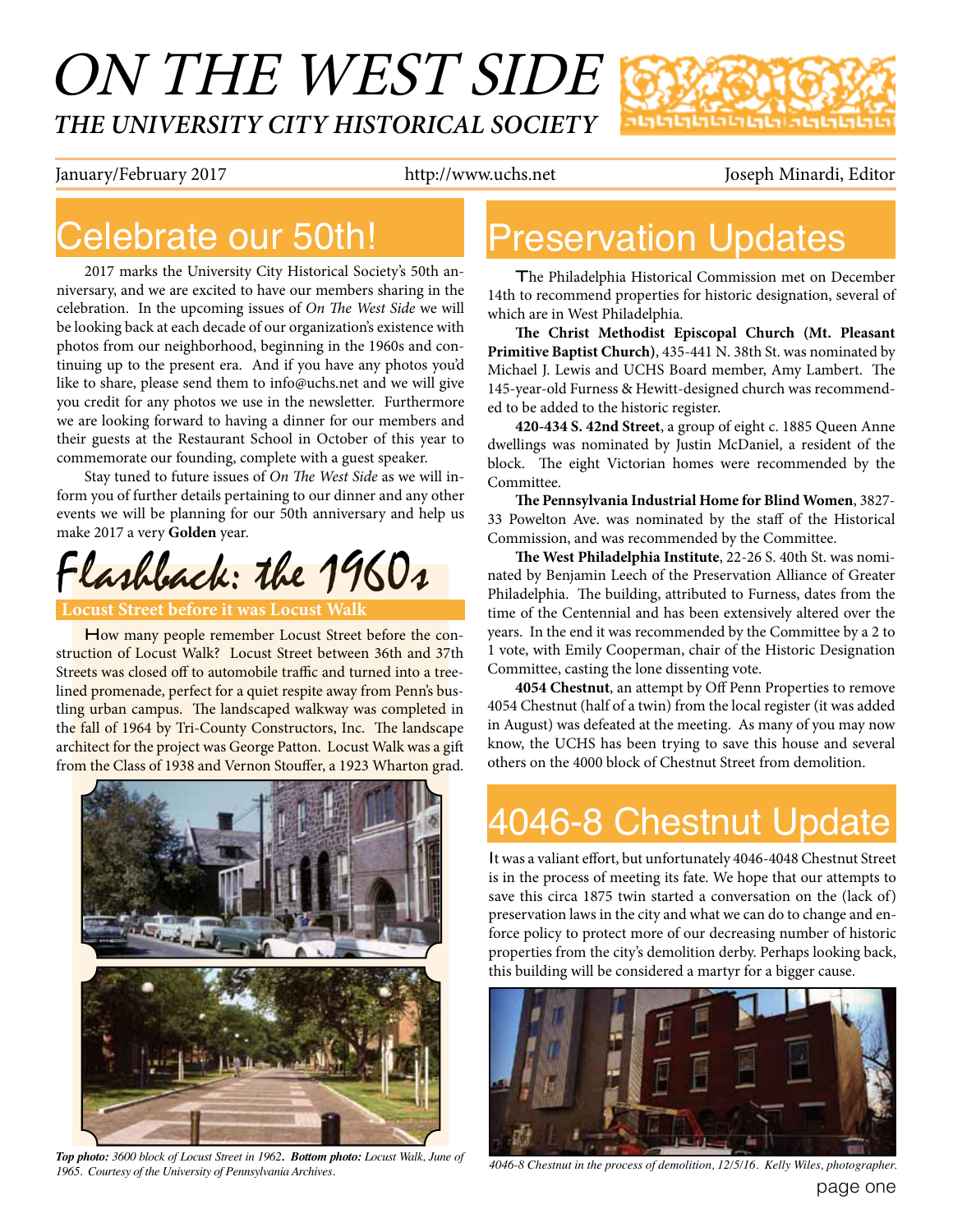#### New Board Members

The UCHS would like to welcome three new members to our Board of Governors.

**Heather Calvert** is staff person for the Botswana-UPenn Partnership, a global health program of the University of Pennsylvania focusing on HIV and TB in Botswana. She has a Master's in Public Administration from Penn's Fels Institute of Government and is also on the Board for Calvary Center for Culture and Community. As a resident of University City for 15 years, Heather volunteers for a number of local organizations across a wide spectrum of interests.

**Amy Lambert** is an architect and historian living in Spruce Hill. She moved to Philadelphia from Texas to pursue a Master of Science in Historic Preservation from Penn. Amy is currently a Project Manager with Historic Building Architects in Trenton, a preservation architecture frm specializing in design/construction services, National Register nominations, and preservation vision planning. Amy has written nominations of historic buildings to the Philadelphia Register and believes fervently that preservation can be a tool for social justice in the built environment**.**

**Jennifer Loustau** restored a number of properties in the National Historic District of North Wheeling, WV. She and her husband moved to West Philadelphia in September of 2015 from Chester County, after renovating and restoring their home on Regent Street. Jennifer taught design history at the University of Delaware for four years and published a scholarly paper on the subject.

## What's in a name?

As many of you know, the moniker "University City" has been around for many decades, even though there are some who still insist that the name is a real estate marketing ploy of recent vintage. The concept and term "University City" was thought to date back to the late 1950s, as described by historian Leon S. Rosenthal, Esquire in his 1963 book *A History of Philadelphia's University City*. However, a newspaper article dating from November 10, 1921 simply titled **University City**, makes the name nearly a century old.

The article, which appeared in the *Philadelphia Evening Bulletin*, was written to extoll the virtues of the new Philadelphia Divinity School. It speaks of the surrounding neighborhood almost as an afterthought, but is still noteworthy. The article goes on to say:

*[*T*e Divinity School] will create a new educational center in the locality bordering on the "University Section," as that part of West Philadelphia, east of Forty-Second and from Market to Woodland avenue, is termed by reason of its several-thousand student residents.*

The Philadelphia Divinity School sits on a site that was once occupied by Clarence H. Clark's mansion and stable, dubbed "Chestnutwold," on the north side of Spruce Street between 43rd and 44th Street. The houses stood among a thickly wooded grove.

As the Universities of Penn and Drexel expanded their campuses, so expanded the boundaries of what is considered University City. The western border is now generally considered to be as far west at 50th street, and, in some instances, 52nd Street.

The article later goes on to mention another obscure fact; the nearby area was once known briefy as "Drexel Hill" for the large number of Drexel-family owned properties in the district. Thanks to Melanie Lamond for unearthing this article.

### Ask the Experts

#### **Old Age In An Instant!**

Q: W**e are refooring a room with yellow pine fooring. What can we use on the foor to give it a "used" look?**

A: How to deal with your floor depends on what you intend to use for a fnal fnish. Try various choices on small pieces until you arrive at a color and fnish that satisfy you and blend with the other floors of your house. You may want to tone down the floor color with a light stain before the fnal fnish to prevent "the shock of the new." But beware of going too far. Almost all fnishes, especially on floors, darken with age and use. You may soon find your new floor standing out dark and dingy against the old. We recommend against any attempt to artifcially "distress" elements of houses. Be patient, and let time and use do the work for you.

From *The Old-House Journal*, November, 1982.

**University City Then & Now:** Latvian Evangelical Church, 47th and Cedar Avenue



*Courtesy of the University of Pennsylvania Archives Photo by Joseph Minardi.*



Now known as the Greater Enon Baptist Church, this century–old house of worship was formerly known as the Latvian Evangelical Church. A church dating from 1889 stood on this site (the 1889 date is still evident) until a devastating fre in 1905 necessitated the construction of this present structure.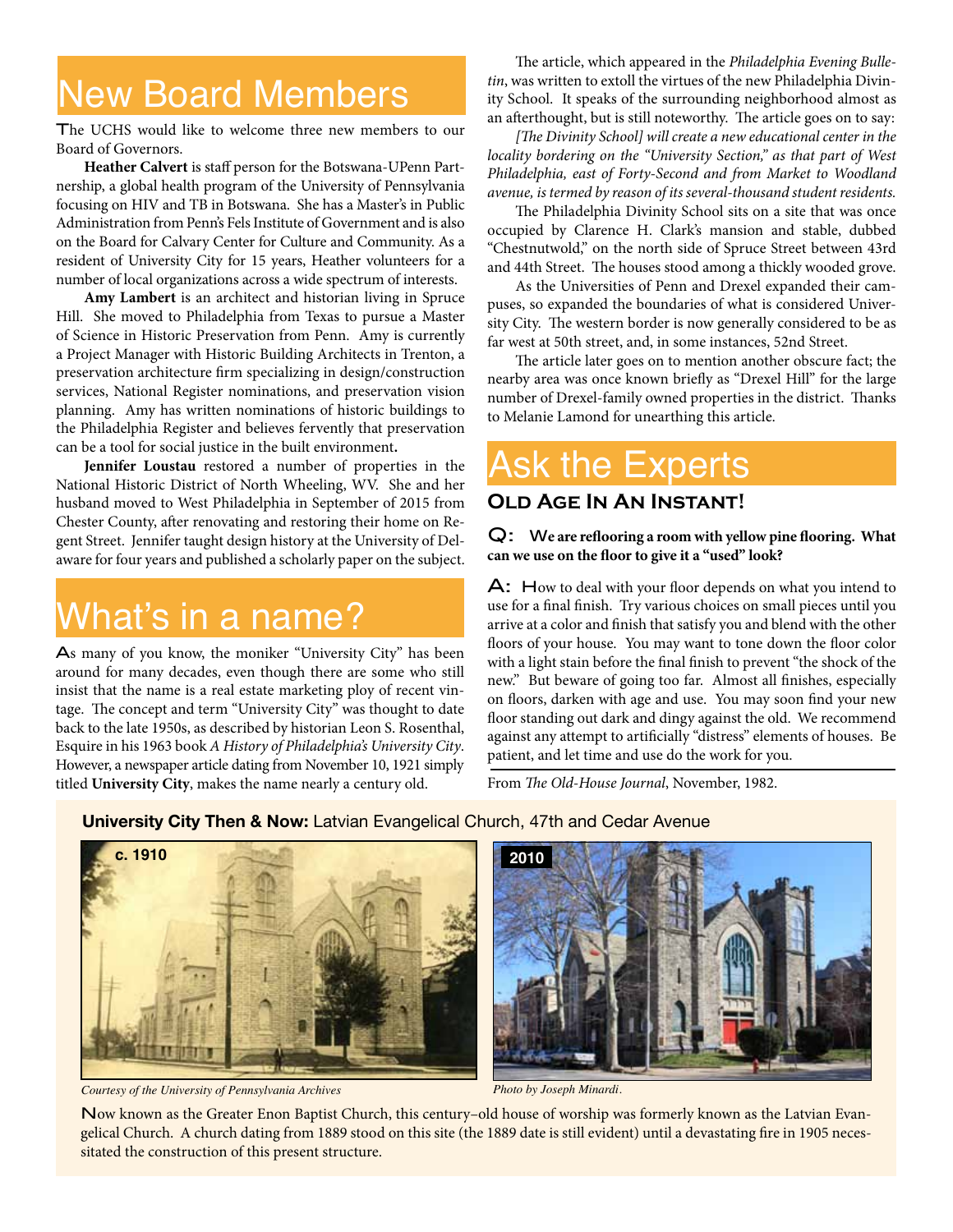#### Powelton Village "Castle" For Sale For \$2.9 Million

At the southeast corner of 36th and Baring stands one of the more unusual dwellings in University City. It is a castle-like structure that was built in 1893 for Patricius McManus, a general contractor who struck it rich constructing railroads and bridges. As grand as this house is, McManus felt it was too small for a man of his stature and his large family, so he eventually moved on to bigger digs. Over time the house went through multiple uses, such as a nunnery, a frat house, and an apartment building. Luckily, afer all of its uses (and a few abuses), the Romanesque Revival-house still maintains much of its internal and external integrity. And it is now up for sale for \$2,899,000. For that price you will get 12,000+ square feet of Gilded Age splendor, including ornately carved woodwork, stained glass, and cofered ceilings.

When this house was still fairly new, it was described as "occupying one of the choicest and most pleasant residential sites in all of Philadelphia." Construction on the house began on June 2, 1893. The architects were the Wilson Brothers and the contractors were William Steele & Son, builders of Connie Mack Stadium (1909). The McManus Mansion was built for \$35,000, a princely sum for a single house in those days (for comparison, the average row house was built for about \$1,000 back then). The mansion also comes with a modern amenity, a six-car garage complete with a deck and garden.





*Continued from previous issue*.

**Cames:** Lead strips to hold small pieces of glass in leaded window.

**Cap:** A decorative cornice covering the lintel of a window.

**Casement Window:** A single, or double-sash window that is made to open outwards by turning on hinges attached to its vertical edge. This was one of the earliest type of movable windows, uses from medieval times on. Often found in Gothic Revival, Elizabethan and Tudor Revival houses.

**Chicago Window:** A large fxed sash fanked by a narrow movable sash on either side. First used by the Chicago School architects in the late 19th century and early 20th century.

**Clerestory:** A row of windows mounted high in a wall. Most often refers to windows above the nave of a church. Also used in Prairie Style houses. (pronounced "clear-story")

**Crown Glass:** Large panes that became available in the 17th century and were incorporated in wooden sash windows. The glass was handblown through a pipe (pontil) into a circular disc, leaving a bubble or bullion where the pipe was inserted. Also known as bottle glass or bull's eye glass when the bullion was used in a window.

**Diocletian Window:** A semi-circular window divided by



*Top photo; The McManus Mansion as it appeared c. 1900. Moses King, photographer. Bottom photo; The Mansion in 2010. Joseph Minardi, photographer.*

wide uprights, or mullions into three lights. This ancient Roman motif was later used by Andrea Palladio (1508- 1580) for use in the 16th century. Also called a therm. Often used in Classical Revival buildings of the early 20th century.

**Dormer:** A vertical-set window on a sloping roof; also the roofed structure housing such a window. If the roof slopes downward from the house, they are known as shed dormers. Flat-roof projections are commonly called doghouse dormers. Those with pointed roofs are called gabled dormers.

**Double-Hung Window:** A window with an outside sash that slides down and an inside one that goes up. The movement of the sash is usually controlled by chains or cords on pulleys with a sash weight. The earliest double-hung windows were known as Georgian windows.

**Double Window:** Two vertical windows separated by a mullion, forming a single architectural unit. Also called a coupled window.

**Eyebrow Dormer:** Low, inward-opening windows having no sides, the roofng smoothly curving upward over the dormer window. Commonly used on Shingle Style houses.

From *Talk to Me of Windows: An Entertaining Story About Windows*, F. Palmer Cook, New York, New York, 1971.

*To be continued in next issue.*

цI